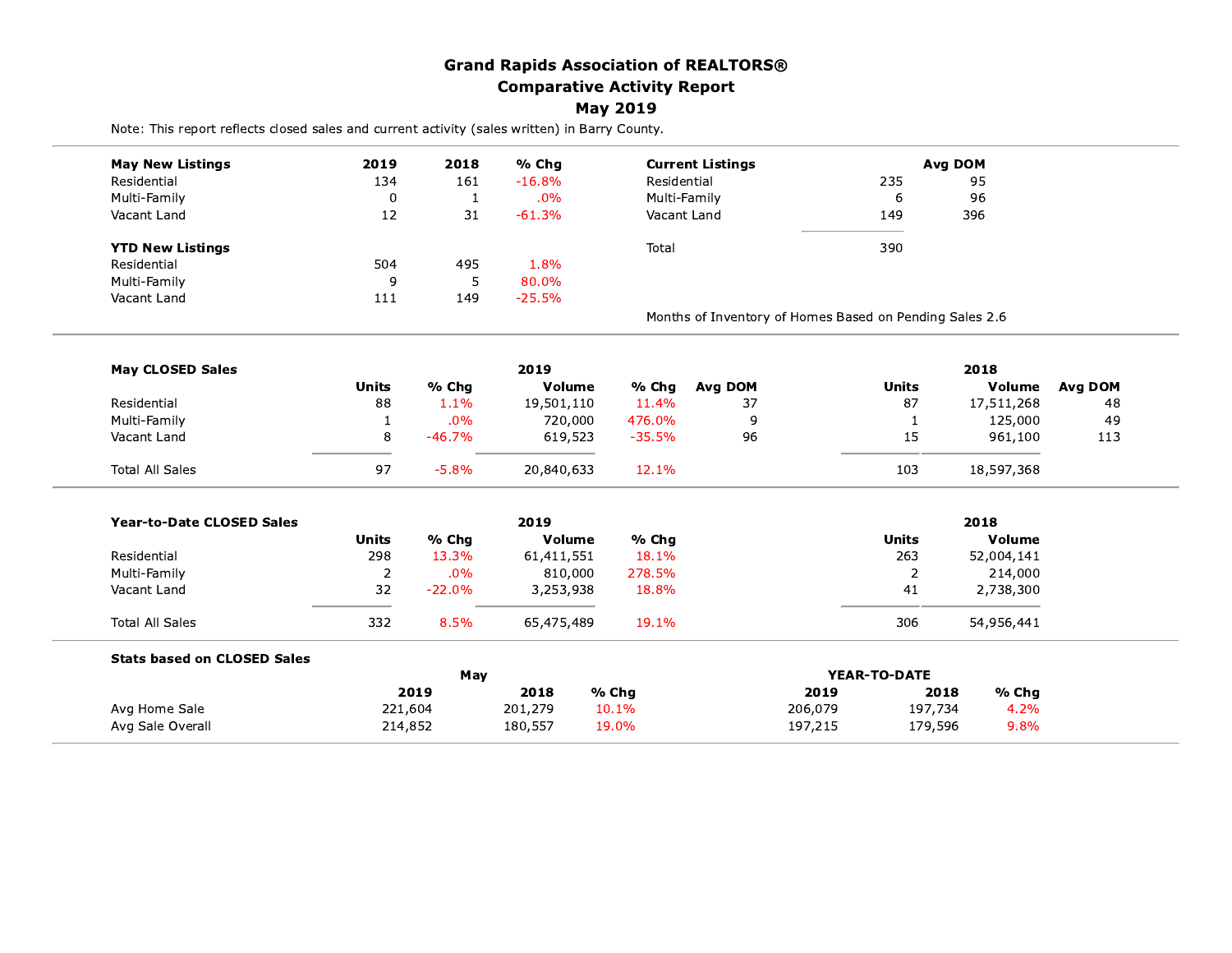| <b>May Pending Sales</b>            | 2019  |             |            |          | 2018    |                     |               |         |  |
|-------------------------------------|-------|-------------|------------|----------|---------|---------------------|---------------|---------|--|
|                                     | Units | % Chg       | Volume     | % Chg    | Avg DOM | <b>Units</b>        | Volume        | Avg DOM |  |
| Residential                         | 90    | $-7.2%$     | 19,779,094 | $-0.8\%$ | 34      | 97                  | 19,942,653    | 31      |  |
| Multi-Family                        |       | $-50.0\%$   | 389,000    | 69.9%    | 36      |                     | 228,900       | 112     |  |
| Vacant Land                         | 10    | $-16.7%$    | 690,400    | $-8.7%$  | 127     | 12                  | 755,800       | 206     |  |
| <b>Total All Sales</b>              | 101   | $-9.0\%$    | 20,858,494 | $-.3%$   |         | 111                 | 20,927,353    |         |  |
| <b>Year-to-Date PENDING Sales</b>   |       |             | 2019       |          |         |                     | 2018          |         |  |
|                                     | Units | % Chg       | Volume     | % Chg    |         | <b>Units</b>        | <b>Volume</b> |         |  |
| Residential                         | 389   | 2.4%        | 79,787,360 | 4.9%     |         | 380                 | 76,053,135    |         |  |
| Multi-Family                        | 5     | $.0\%$      | 1,408,700  | 143.8%   |         | 5                   | 577,700       |         |  |
| Vacant Land                         | 47    | $-9.6\%$    | 4,745,923  | 31.4%    |         | 52                  | 3,610,600     |         |  |
| <b>Total All Sales</b>              | 441   | $.9\%$      | 85,941,983 | 7.1%     |         | 437                 | 80,241,435    |         |  |
| <b>Stats based on PENDING Sales</b> |       |             |            |          |         |                     |               |         |  |
|                                     |       | May<br>---- | ----<br>.  |          |         | <b>YEAR-TO-DATE</b> |               |         |  |

|                  |         | riav    |       | TEAR-IU-DAIE |         |       |  |  |
|------------------|---------|---------|-------|--------------|---------|-------|--|--|
|                  | 2019    | 2018    | % Cha | 2019         | 2018    | % Cha |  |  |
| Avg Home Sale    | 219,768 | 205,594 | 6.9%  | 205,109      | 200,140 | 2.5%  |  |  |
| Avg Sale Overall | 206,520 | 188,535 | 9.5%  | 194,880      | 183,619 | 6.1%  |  |  |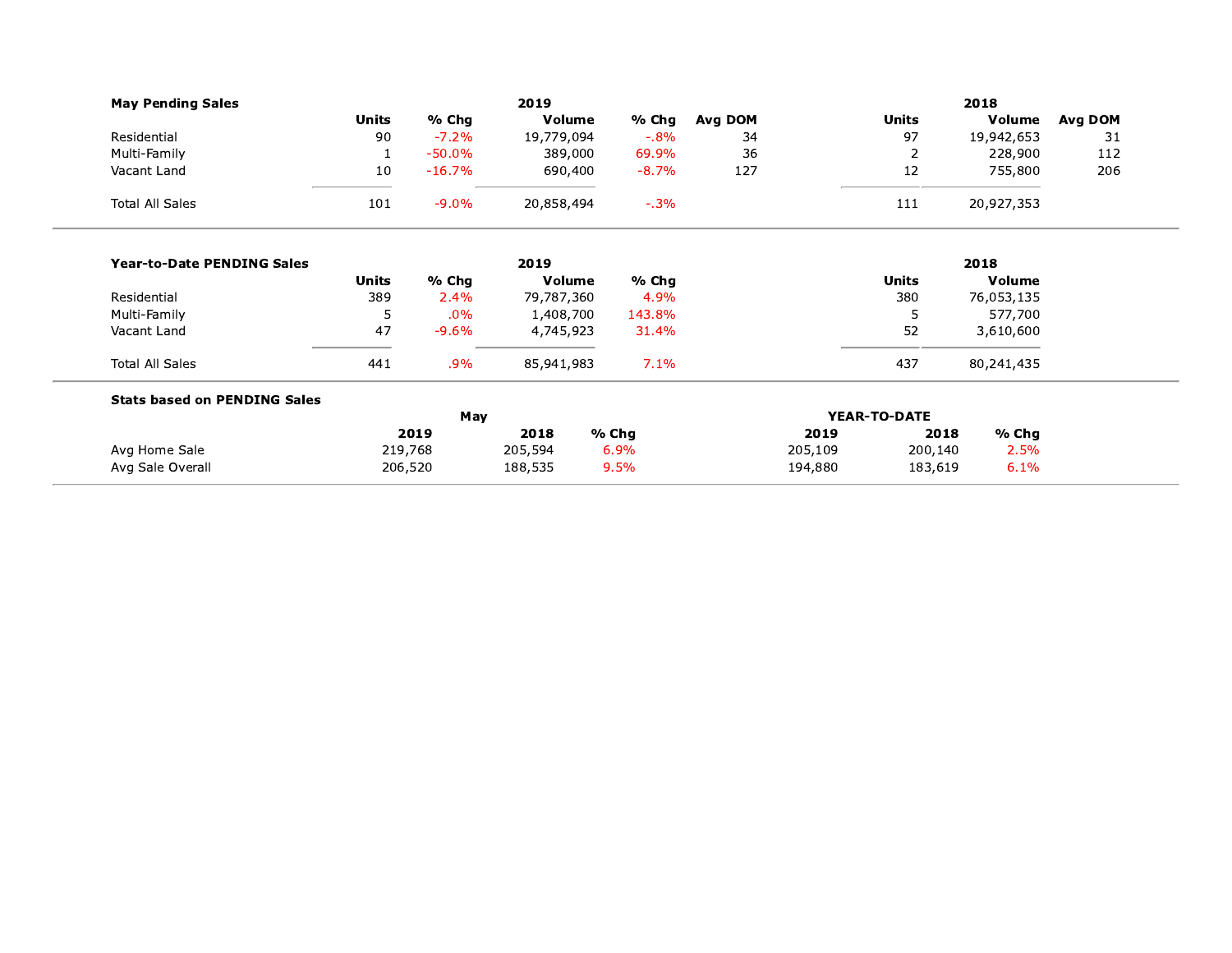## 2019 Sales of Residential Single Family Homes by Price Class

|                    |               | May           |         |               |        | <b>YTD</b> |                |               |
|--------------------|---------------|---------------|---------|---------------|--------|------------|----------------|---------------|
|                    | <b>Closed</b> | $\frac{0}{0}$ | Pending | $\frac{1}{2}$ | Closed | $\%$       | Pending        | $\frac{0}{0}$ |
| Under to 19,999    | 0             | .0            |         | .0            | 0      | .0         | 0              | .0            |
| 20,000 to 29,999   | 0             | .0            | 0       | .0            | 0      | .0         | 0              | .0            |
| 30,000 to 39,999   | 0             | .0            |         | 1.1           | 0      | .0         |                | $\cdot$ 3     |
| 40,000 to 49,999   | 0             | .0            | 0       | .0            |        | .7         |                | $\cdot$ 3     |
| 50,000 to 59,999   | 0             | .0            |         | 1.1           |        | .3         | 3              | .8            |
| 60,000 to 69,999   |               | 1.1           |         | 1.1           | 8      | 2.7        | 4              | 1.0           |
| 70,000 to 79,999   | 0             | .0            | 0       | .0            | 4      | 1.3        |                | 1.8           |
| 80,000 to 89,999   | 2             | 2.3           | 3       | 3.3           | 6      | 2.0        | 12             | 3.1           |
| 90,000 to 99,999   | 4             | 4.5           | 4       | 4.4           | 8      | 2.7        | 11             | 2.8           |
| 100,000 to 119,999 | 4             | 4.5           | 11      | 12.2          | 20     | 6.7        | 34             | 8.7           |
| 120,000 to 139,999 | 11            | 12.5          | 10      | 11.1          | 37     | 12.4       | 48             | 12.3          |
| 140,000 to 159,999 | 11            | 12.5          | 3       | 3.3           | 37     | 12.4       | 41             | 10.5          |
| 160,000 to 179,999 | 5             | 5.7           |         | 7.8           | 23     | 7.7        | 30             | 7.7           |
| 180,000 to 199,999 | 8             | 9.1           | 8       | 8.9           | 24     | 8.1        | 31             | 8.0           |
| 200,000 to 249,999 | 15            | 17.0          | 14      | 15.6          | 53     | 17.8       | 70             | 18.0          |
| 250,000 to 299,999 | 12            | 13.6          | 9       | 10.0          | 34     | 11.4       | 43             | 11.1          |
| 300,000 to 399,999 | 7             | 8.0           | 14      | 15.6          | 23     | 7.7        | 37             | 9.5           |
| 400,000 to 499,999 | 4             | 4.5           | 2       | 2.2           | 8      | 2.7        | 8              | 2.1           |
| 500,000 to 599,999 | 2             | 2.3           | 0       | .0            |        | 2.3        | 3              | .8            |
| 600,000 to 699,999 | 2             | 2.3           |         | 1.1           |        | .7         | 2              | .5            |
| 700,000 to 799,999 | 0             | .0            | 0       | .0            |        | .3         | $\overline{2}$ | $.5\,$        |
| 800,000 to 899,999 | 0             | .0            | 0       | .0            | 0      | .0         | 0              | .0            |
| 900,000 to 999,999 | 0             | $\cdot$ 0     | 0       | .0            | 0      | .0         | 0              | $\cdot$       |
| 1,000,000 or over  | 0             | .0            |         | 1.1           | 0      | $\cdot$    | $\mathbf{1}$   | $\cdot$ 3     |